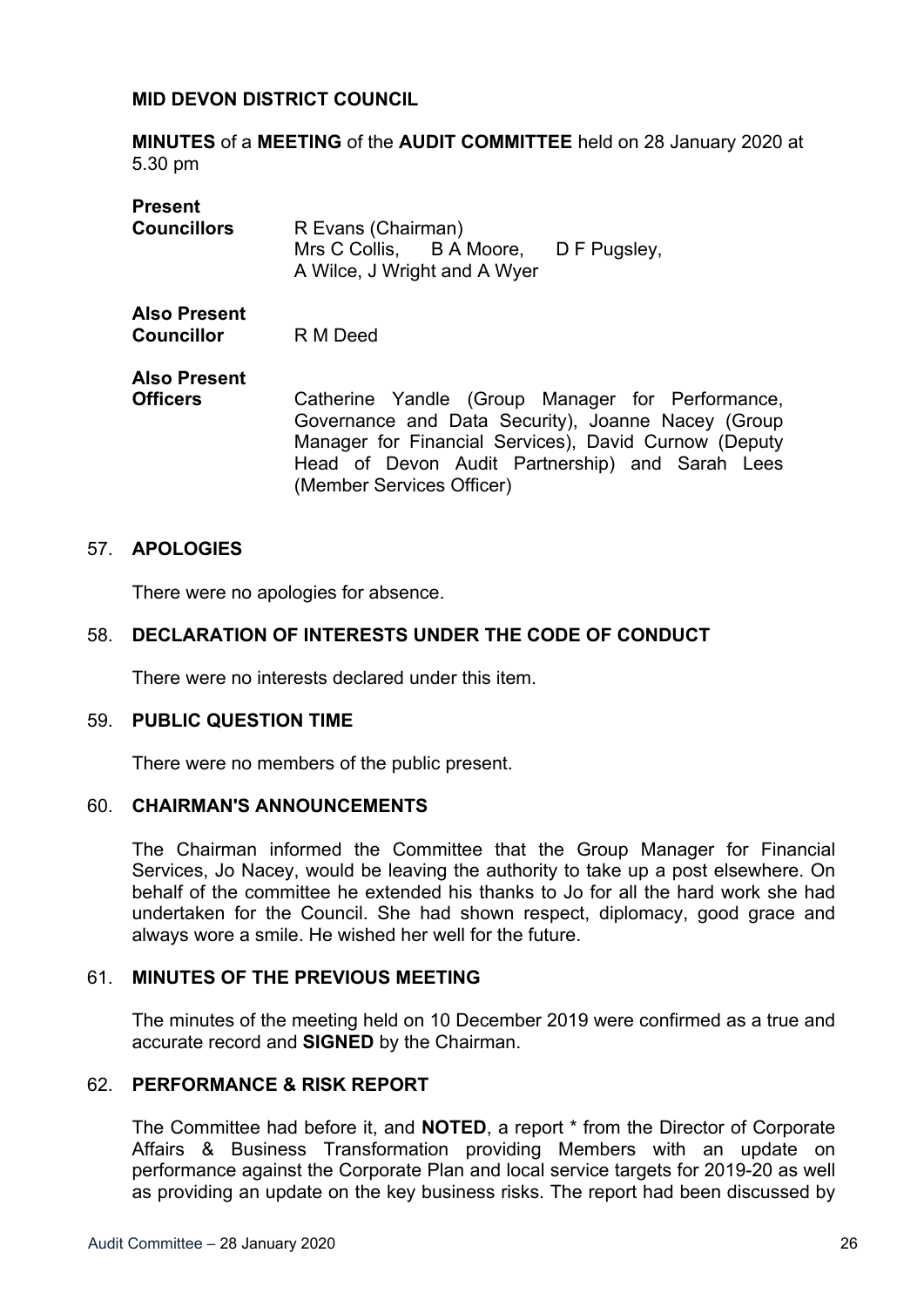three Policy Development Groups and the Scrutiny Committee. There had been discussion at the Scrutiny Committee about the Council's carbon footprint with a suggestion that Mid Devon's be compared with that of other authorities. However, it was felt that this would not add much value since figures were not directly comparable given that other authorities provided different services in house.

Further discussion took place with regard to:

- How well the Private Sector Housing team were performing in 'bringing empty homes back into use'.
- Whether a trend line in relation to the number of empty shops bar chart would add any value?
- The number of days lost due to sickness. This topic had regularly been discussed by the Committee with the promise of a revised policy being drawn up by officers some time ago. The Committee were informed that a revised policy had been circulated to Group Managers this week with a view to it being fully adopted by 1<sup>st</sup> February 2020. The Chairman requested that the Committee receive reassurance from the Leadership Team that the policy was now in place and had gone through all the required processes, for example, the union.
- The need for a thorough analysis of the performance indicators in relation to the Council's commitment to the climate change declaration and the new Corporate Plan.
- A mitigating action in relation to GDPR compliance risk being behind target, however, the Committee were reassured that there was an action plan in place and officers knew what they had to do going forwards.

Note: \* Report previously circulated; copy attached to the signed minutes.

# 63. **EXTERNAL AUDIT PROGRESS REPORT**

The External Auditor provided a verbal update on where Grant Thornton were in terms of delivering their responsibilities as the Council's external auditors. It was explained that since the last Audit Committee they had had a second meeting with the Group Manager for Financial Services and the Deputy Chief Executive (S151). They had started work on the value for money risks and confirmed that the pooling of capital receipts work had been completed. No issues of concern had been identified.

# 64. **EXTERNAL AUDITORS AUDIT PLAN FOR 2019/2020**

The Committee had before it, and **NOTED**, a report from Grant Thornton providing an overview of the planned scope and timing of the statutory audit of Mid Devon District Council for the year ending 31st March 2020.

Key highlights within the report included the following:

- Those risks requiring special audit consideration continued to be in relation to the 3 Rivers Development Limited and the employer's pension fund liability as there was a significant amount of estimation in these areas.
- There were also risks in relation to changes within the Finance team with the Group Manager and an Accountant having recently left or about to leave. This